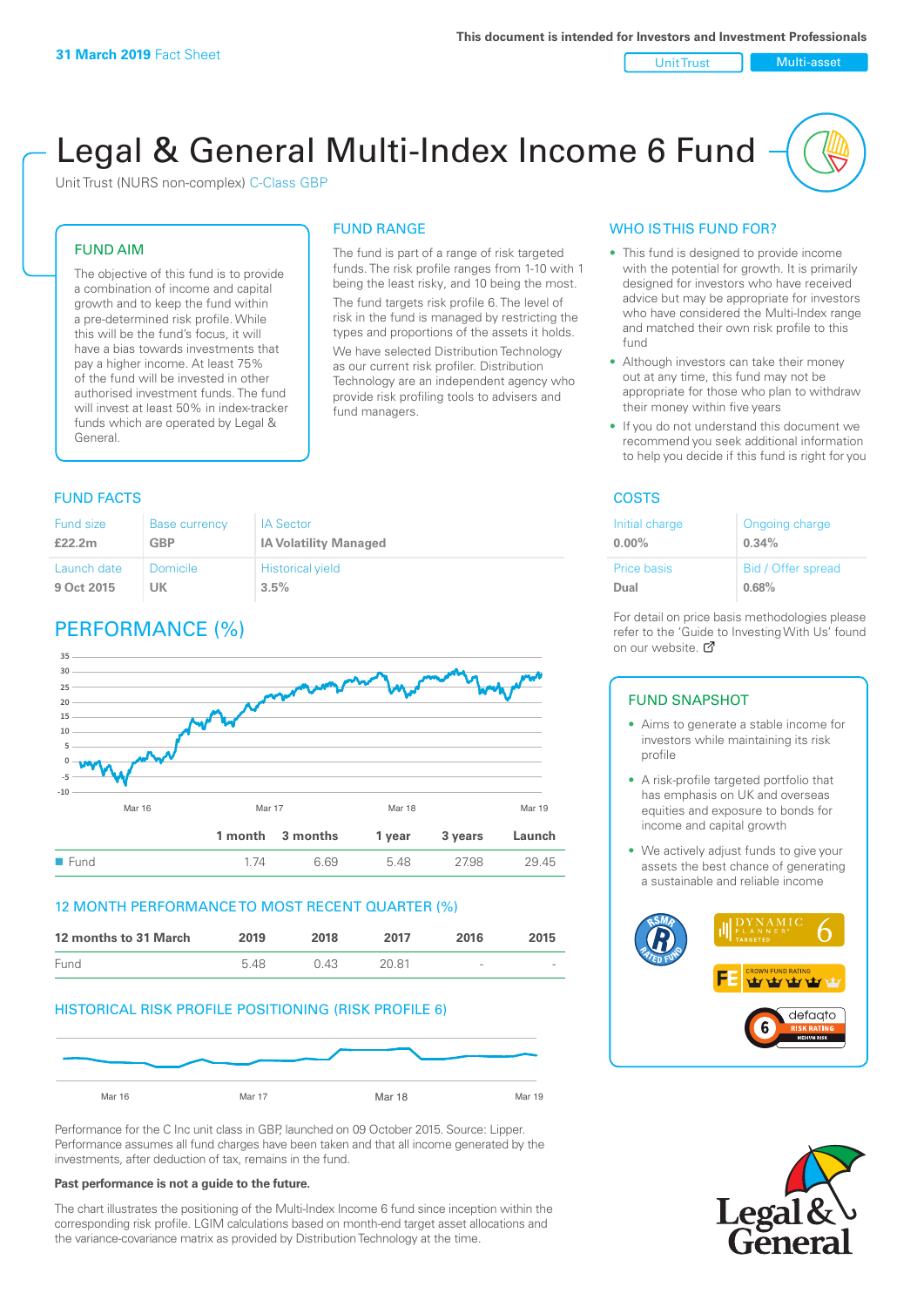# Legal & General Multi-Index Income 6 Fund

Unit Trust (NURS non-complex) C-Class GBP

## PORTFOLIO BREAKDOWN

All data source LGIM unless otherwise stated. Totals may not sum due to rounding.





#### FUND MANAGERS

The fund managers have responsibility for managing the multi-index fund range. They are part of the Multi-Asset Funds (MAF) team in LGIM. This team focuses on designing and managing multi-asset funds that are tailored to match the specific objectives of various client types. The team sits within a wider Asset Allocation team which combines both depth of experience with a broad range of expertise from different fields, including fund management, investment consulting and risk management roles.

# TOP 10 HOLDINGS (%)

| <b>L&amp;G UK Index Trust</b>                                    | 10.7 |
|------------------------------------------------------------------|------|
| iShares UK Dividend UCITS ETF                                    | 10.5 |
| L&G Emerging Markets Government Bond (US\$) Index Fund           | 8.0  |
| L&G Emerging Markets Government Bond (Local Currency) Index Fund | 6.9  |
| <b>L&amp;G US Index Trust</b>                                    | 6.1  |
| L&G High Income Trust                                            | 5.9  |
| L&G Global Emerging Markets Index Fund                           | 5.0  |
| <b>L&amp;G Pacific Index Trust</b>                               | 4.9  |
| L&G European Index Trust                                         | 4.9  |
| iShares Euro Dividend UCITS ETF                                  | 4.2  |